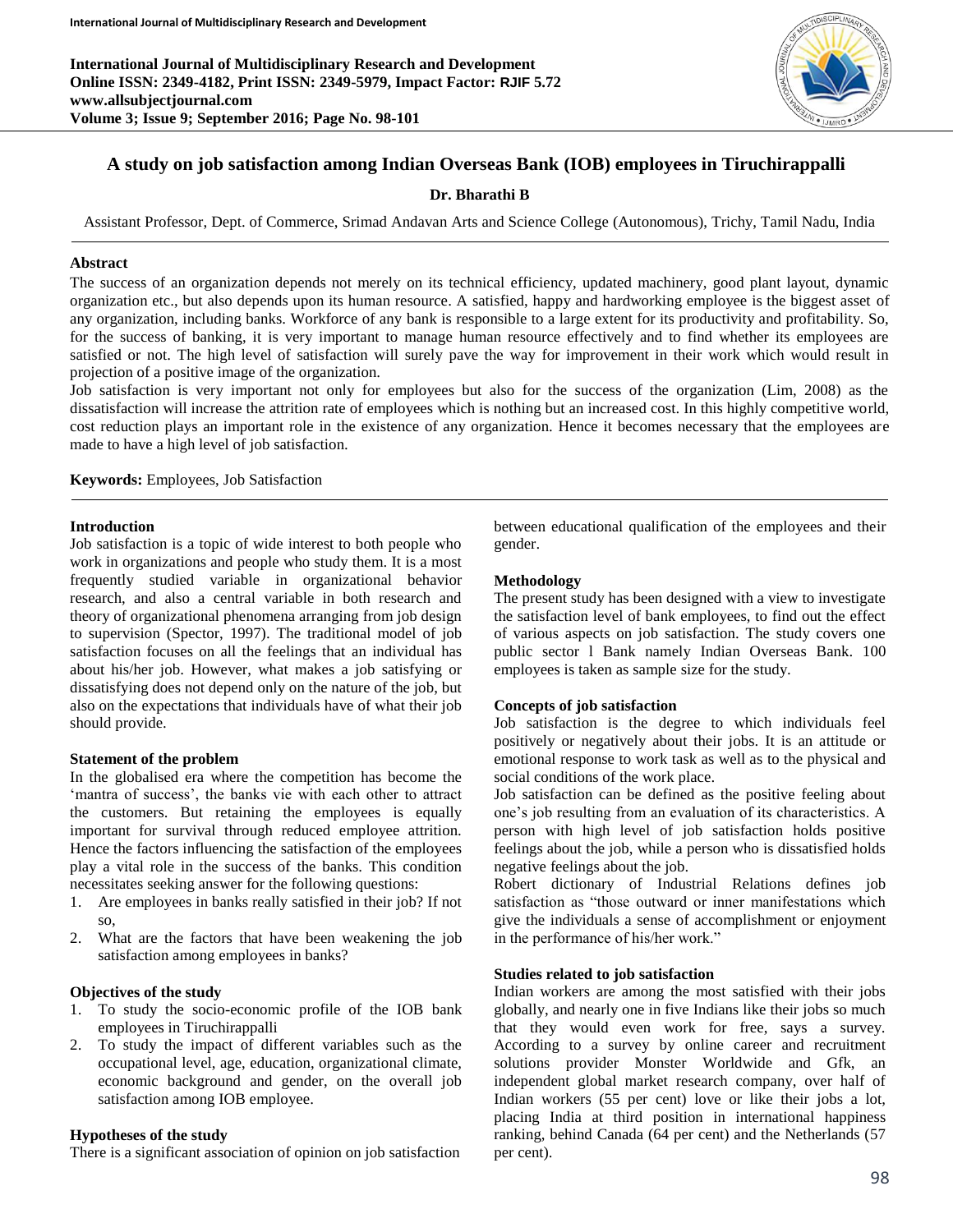Among the seven countries surveyed, United States was ranked fourth with 53 per cent saying they either love or like their jobs, followed by United Kingdom (46 per cent, 5th), France (43 per cent, 6th) and Germany (35 per cent, 7th). The international survey that polled more than 8,000 workers in Canada, France, Germany, India, the Netherlands, the UK and the US, said nearly one in five (18 per cent) Indians love their jobs so much that they would work for free. Moreover, only 5 per cent of Indian workers admit they actively dislike their jobs and no Indian worker said they hate their jobs - the lowest percentage of all countries surveyed. "The research findings are a reflection of prevailing business scenario and employee/worker mind-set where they want to be safe and not take any risks," Monster.com (India/Middle East South East Asia) managing director Sanjay Modi said. The survey further said that money does not buy happiness as those with medium level pay packets are happier than those with huge salaries.

Three in five (60 per cent) of those with middle incomes say they like or love their job as compared to just over half (52 per cent) of high earners. Lowest earners are the least content with less than half (47 per cent) saying they are happy at work.

"There are many variables to job satisfaction - and the size of your pay check is only one aspect," Mr. Modi added.

Meanwhile, on the other end of the happiness spectrum, US respondents are the most likely to feel negatively about their jobs, with 15 per cent giving their jobs a big thumbs down, followed by UK (12 per cent), Germany (10 per cent), France (9 per cent), Canada and the Netherlands (both at 7 per cent)

Sinha  $(1958)$ <sup>[6]</sup> studied the job satisfaction prevalent in Indian offices and manual workers, and analyzed the causative impacts on satisfaction and dissatisfaction. 'Interesting work and social status were found as crucial factors contributing to satisfaction, whereas inadequate salary and lack of security were regarded as important factors causing dissatisfaction. Clerical employees were found to be lower in their satisfaction, indicating a reverse tendency to what is usually observed, that is, increase in satisfaction with occupational level.

Roy (1960) <sup>[5]</sup> in his study entitled "Job Satisfaction and Informal Interaction" has stated that job satisfaction is not a matter of single element but a result of several variables. But he stresses that among all other variables informal interaction with workers is the variable which offers a key source of job satisfaction. Hence he suggested that every employer should give due importance to informal interaction.

Porter, L.W. (1961)<sup>[4]</sup> in his study "A Study of Perceived Need Satisfaction in Bottom and Middle Management Job", observed that satisfaction is the difference between one actually received and what he feels as he should receive. The study identified that job satisfaction is a psychological concept related to one's mental set up.

## **Analysis and Interpretation**

**Table 1:** Classification on the basis of Age

| Age       | Frequency | Percent |
|-----------|-----------|---------|
| Below 30  | 13        | 13.0    |
| $30-40$   | 45        | 45.0    |
| $40 - 50$ | 25        | 25.0    |
| Above 50  |           | 17.0    |
| Total     | ഥറ        | 100.0   |

### **Interpretation**

The above table depicts that 45 percent of the employees were in the age group of 30-40 and 13 percent of the employees were in the age group of below 30 years.

**Table 2:** Classification on the basis of Income

| Income         | <b>Frequency</b> | Percent |
|----------------|------------------|---------|
| Below Rs.20000 | 23               | 23.0    |
| Rs.30001-40000 | 13               | 13.0    |
| Rs.40001-50000 | 28               | 28.0    |
| Above Rs.50000 | 36               | 36.0    |
| Total          |                  | 100 O   |

#### **Interpretation**

Table-2 indicates that 36 percent of the employees earn above Rs.50000 and 13 percent of the employees earn rs.30001- 40000

**Table 3:** Classification on the basis of Marital Status

| <b>Marital Status</b> | <b>Frequency</b> | Percent |
|-----------------------|------------------|---------|
| Married               |                  |         |
| Unmarried             | 13               | 13 O    |
| Total                 |                  | 00 O    |

#### **Interpretation**

Table-3 shows that 87 percent of the employees were married and remaining 13 percent were unmarried

**Table 4:** Classification on the basis of Gender

| Gender | <b>Frequency</b> | Percent |
|--------|------------------|---------|
| Male   |                  | 61 በ    |
| Female | 39               | 39.0    |
| Total  |                  |         |

### **Interpretation**

Table-4 clearly explains that 61 percent of the employees were male and remaining 39 percent were female.

**Table 5:** Classification on the basis of Educational Qualification

| <b>Educational Qualification</b> | Frequency | Percent |
|----------------------------------|-----------|---------|
| HSC.                             |           | 3.0     |
| Graduate                         | 28        | 28.0    |
| Post Graduate                    | 53        | 53.0    |
| Professional                     | 16        | 16.0    |
| Total                            |           |         |

### **Interpretation**

From the above table it was clear that 53 percent of the employees were post graduates, 3 percent of the employees poses Higher Secondary education.

**Table 6:** Classification on the basis of Current position

| <b>Current position</b> | Frequency | Percent |
|-------------------------|-----------|---------|
| Direct recruitment      |           | 37.0    |
| Promotion               |           | 60 O    |
| Others                  |           | 3.0     |
| Total                   |           |         |

#### **Interpretation**

Table-6 depicts that 60 percent of the employees hold the current position due to promotion, 37 percent of the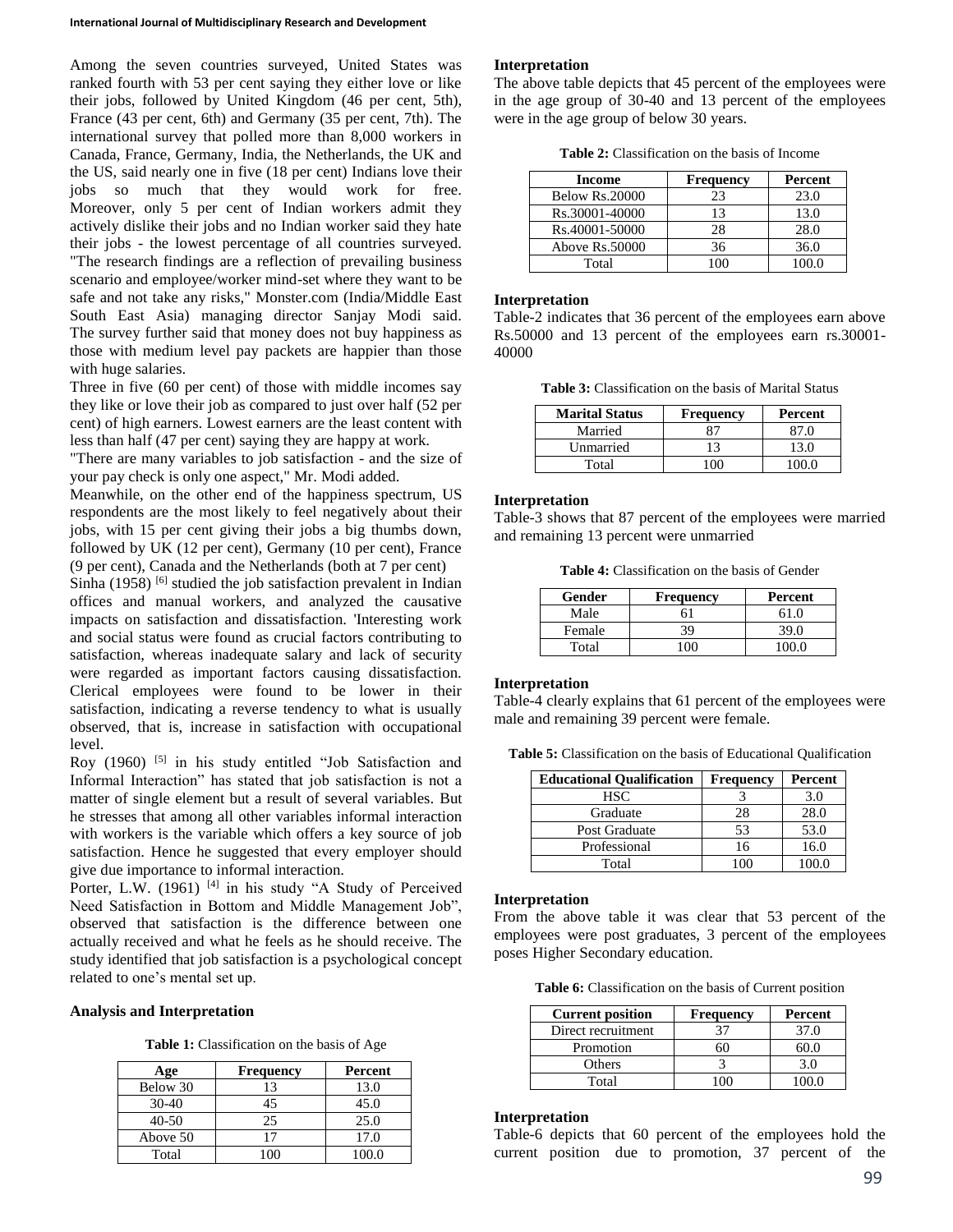employees hold due to direct recruitment.

**Table 7:** Provision of lighting and Ventilation facility

| <b>Level of Satisfaction</b> | <b>Frequency</b> | Percent |
|------------------------------|------------------|---------|
| Low                          |                  | 3.0     |
| High                         |                  | 31.0    |
| Very High                    | 66               | 66.0    |
| Total                        | ഥറ               | 100 O   |

## **Interpretation**

The above table explains that 66 percent of the employees had very high level of satisfaction regarding Provision of lighting and Ventilation facility, 3 percent of the employees had low level of satisfaction.

**Table 8:** Accessibility of the work place

| <b>Level of Satisfaction</b> | <b>Frequency</b> | Percent |
|------------------------------|------------------|---------|
| Low                          |                  | 4.0     |
| Moderate                     | 25               | 25.0    |
| High                         | 34               | 34.0    |
| Very High                    | 37               | 37.0    |
| Total                        |                  |         |

## **Interpretation**

Table-8 depicts that 37 percent of the employees were very highly satisfied regarding accessibility of the work place, 4 percent of the employees had low level of satisfaction regarding accessibility of the work place.

**Table 9:** Association between educational qualification of the employees and their gender

|                                  | Gender         |                  | <b>Statistical inference</b> |
|----------------------------------|----------------|------------------|------------------------------|
| <b>Educational qualification</b> | Male $(n=215)$ | Female $(n=185)$ |                              |
| <b>HSC</b>                       |                |                  | $X^2=13.264$                 |
| Graduate                         | 80             |                  | $Df=3$                       |
| Postgraduate                     | 125            | 92               | .004<0.05                    |
| Professional                     |                |                  | Significant                  |

*Source:* Compiled from Primary Data

To find out the significant association of opinion on job satisfaction between educational qualification of the employees and their gender, Chi-square test was used. The results are presented in the above table.

The obtained chi-square value .004 is statistically significant since it is less than the table value 0.05.Hence research hypothesis is accepted and the null hypothesis is rejected.

It is therefore concluded that there is a significant association between educational qualification of the employees and their gender.

## **Findings of the study**

- About 45 percent of the employees were in the age group of 30-40
- About 36 percent of the employees earn above Rs.50000
- Majority (87) percent of the employees were married
- Majority (61) percent of the employees were male
- More than half (53 percent) of the employees were post graduates
- Majority (60) percent of the employees hold the current position due to promotion
- Majority (66) percent of the employees had very high level of satisfaction regarding Provision of lighting and Ventilation facility
- About 37 percent of the employees were very highly satisfied regarding accessibility of the work place

In testing of hypotheses, there is a significant association between educational qualification of the employees and their gender.

## **Suggestions**

The following suggestions are offered as feasible to achieve the improvement of job satisfaction among bank employees:

• The level of job satisfaction of female employees is lower than the level of male employees which may be due to the dual role played by female employees. Hence it is

suggested that concessions in the allocation of duties can be given to the female employees to improve their level of job satisfaction.

As the level of satisfaction with regard to canteen facilities is very low the banks are advised to provide hygienic canteen facilities to the employees. Personal interview with the employees reveal that the level of satisfaction may be raised if canteen facility is outsourced from a quality conscious hotel.

## **Conclusion**

The purpose of this study is to identify the determinants of job satisfaction among bank employees in Tiruchirappalli. It has been found out that a divided opinion prevails among the employees as an equal number of employees show job satisfaction and dissatisfaction. As the concept of Job Satisfaction is subjective in nature and varies from person to person, an attempt was made to determine the level of satisfaction by considering environmental and personal factors identified by Herzberg and Hoppock. As a conclusion it can be stated that many factors interplay to contribute towards job satisfaction. The factors like gender, monthly income, experience and nature of job have significant association with job satisfaction.

## **References**

- 1. Abdulla J, Djebavni R. A Case Study of Dubai Police. Determinants of Job Satisfaction in the UAE. 2011; 40(1):126-46.
- 2. Alam KS. Job Satisfaction, Job Involvement and Organizational Stres. Paper presented at the 3rd international and 34th IAAP conference Ed.: technical teachers training institute.
- 3. Arya PP. Work Satisfaction and Its Correlates. Indian Journal of Industrial Relations. 1984; 20(1):84-100.